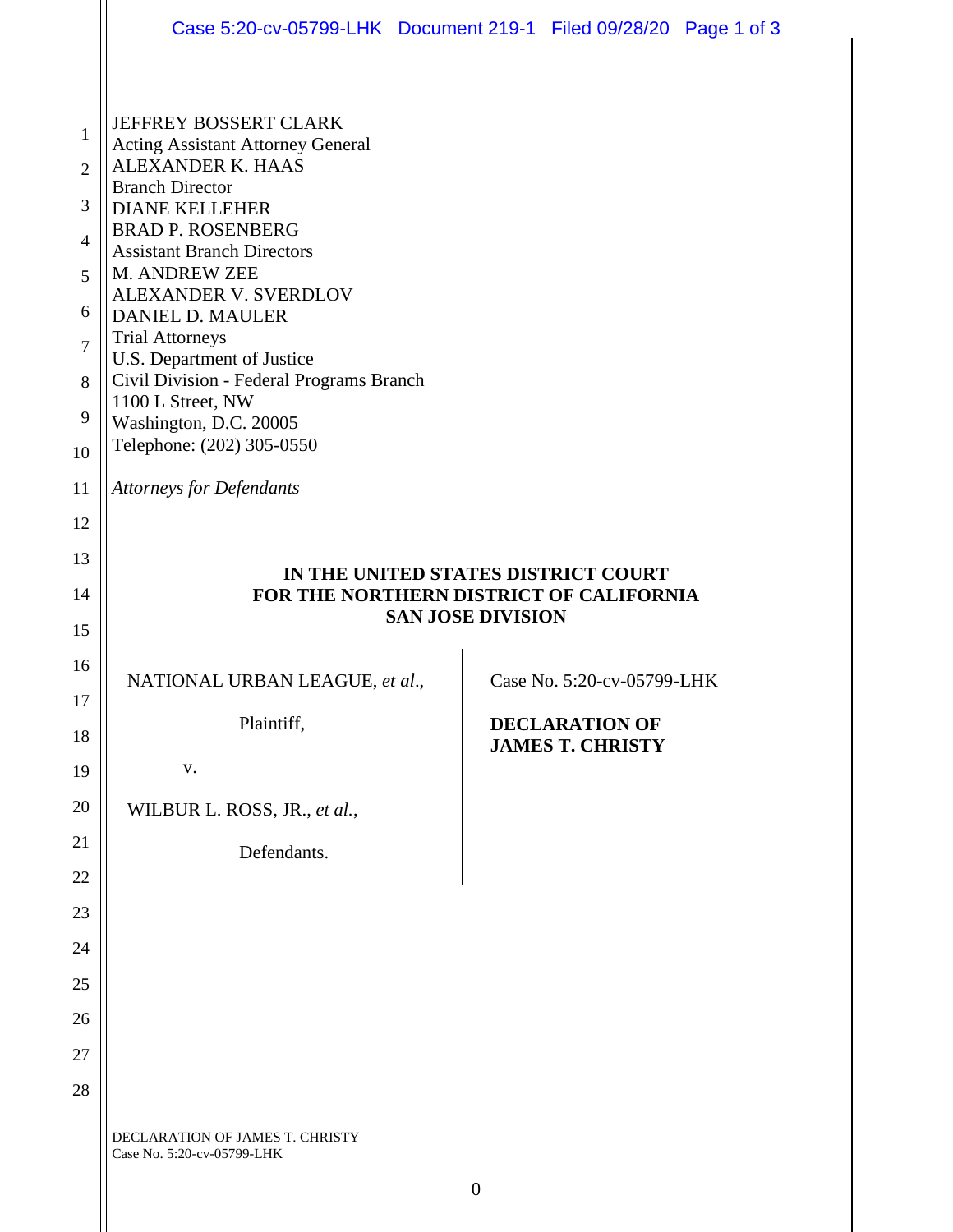I, James T. Christy, make the following Declaration pursuant to 28 U.S.C. § 1746, and state that under penalty of perjury the following is true and correct to the best of my knowledge and belief:

- 1. This is my third declaration in this lawsuit. I am making this declaration in response to the Court's "Order re: Response to Allegation of Noncompliance with Preliminary Injunction."
- 2. Since September 7, 2020, the Census Bureau field operations have been guided by the instructions transmitted to the field in the "Guidance for Field Managers related to Action Required following the 9/5 Court Order". I understand those guidelines have previously been provided to the Court. *See* ECF 86.
- 3. Following receipt of the Court's September 24, 2020, Preliminary Injunction, on Friday, September 25 at 3:23pm, I sent an email to all managers working on field operations at Headquarters and in the regions notifying them of our intent to comply with the Court's Preliminary Injunction. In that statement, I instructed them to "continue to conduct NonResponse FollowUp (NRFU) and other field operations as planned. We will provide further instructions and guidance as necessary."
	- 4. At 1:53pm on Sunday, September 27, I was provided with the Order Re: Communications with the Court (ECF 214) regarding alleged violations of the preliminary injunction.
	- 5. The information reflected in the communication referenced by the Court is not part of any instruction I have transmitted to the field, and not consistent with my understanding of what field offices should be doing. Upon receipt of the information provided to the Court and based on the references in that information to field activity in Texas, I contacted staff in the Dallas region to determine whether the information provided in the communication the Court referenced was accurate, and to determine why such information may have been transmitted.

6. I learned the Regional Director in Dallas sent a note to staff that referenced the September 30 end date at 8:12am Central time on Friday, 9/25. Specifically, she said